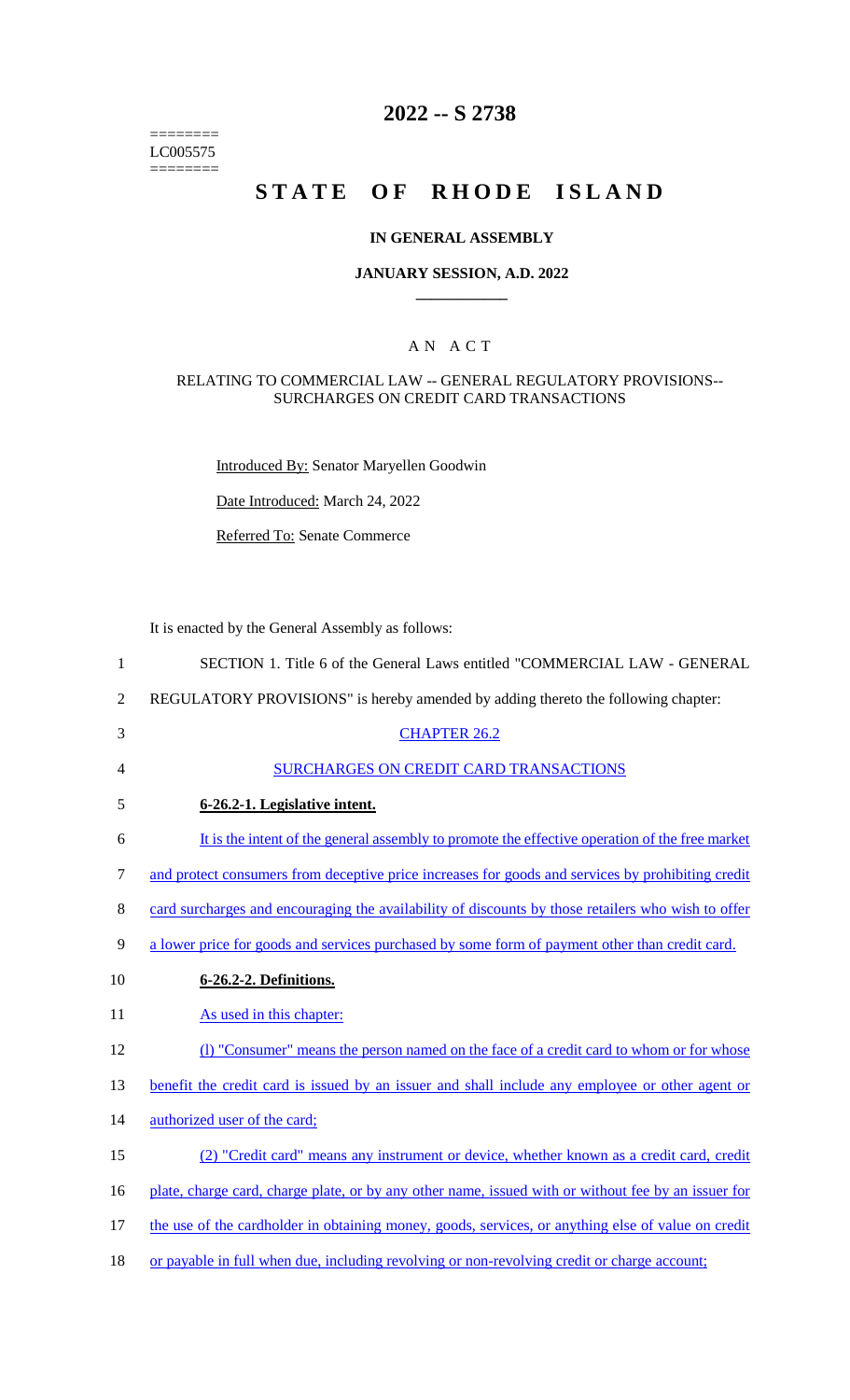(3) "Person" means an individual or corporation, partnership, trust, association, joint venture pool, syndicate, sole proprietorship, unincorporated organization, or any other legal entity; and (4) "Retailer" means any person who furnishes money, goods, services, or anything else of value upon presentation, whether physically, in writing, verbally, electronically or otherwise, of a credit card by the cardholder, or any agent or employee of such person. **6-26.2-3. Surcharges on credit card transactions prohibited.**  (a) No person or retailer doing business in Rhode Island in any sales, service, or lease transaction with a consumer may impose a surcharge on a consumer who elects to use a credit card 10 as payment unless such person or retailer complies with the following requirements: (1) Displayed prices, including, but not limited to, advertisements, shall display the total price charged to consumers using a credit card, or if the person or retailer elects, two (2) prices, one 13 of which is the price charged to consumers using a credit card and the other is the price charged to 14 consumers using an accepted form of payment other than a credit card. (2) A notice shall be posted that explains the impositions of the surcharge, the amount of 16 the surcharge and which credit cards are subject to the surcharge. Such notice shall be clearly and conspicuously posted at the point of entry and the point of sale. If the sale of goods, services or lease transaction is processed through a website or mobile device, the person or retailer must post such notice on the home page and the point of sale webpage. If the sale of goods, services, or lease 20 transaction is processed over the phone, such notice including all required information shall be 21 verbally disclosed to the customer. The notice required by this section shall be prominently and 22 conspicuously posted at the required locations in a minimum size 16 pt font. (3) No surcharge shall exceed one percent (1%) of the total transaction or the actual amount 24 to be charged to the person or retailer to process the credit card transaction, whichever is less. (b) A person or retailer may offer discounts for the purpose of inducing payment by cash, 26 check, or other means not involving the use of a credit card; provided that, the discount is offered to all prospective buyers and its availability is disclosed to all prospective buyers clearly and conspicuously. (c) A consumer shall not be deemed to have elected to use a credit card in lieu of another means of payment for purposes of this section in a transaction with a person or retailer if only credit 31 cards are accepted by that person or retailer in payment for an order made by a consumer over a 32 telephone, and only cash is accepted at a public store or other facility of the same person or retailer. (d) Charges for third-party credit card guarantee services when added to the price charged by the person or retailer if cash were to be paid, shall be deemed surcharges for purposes of this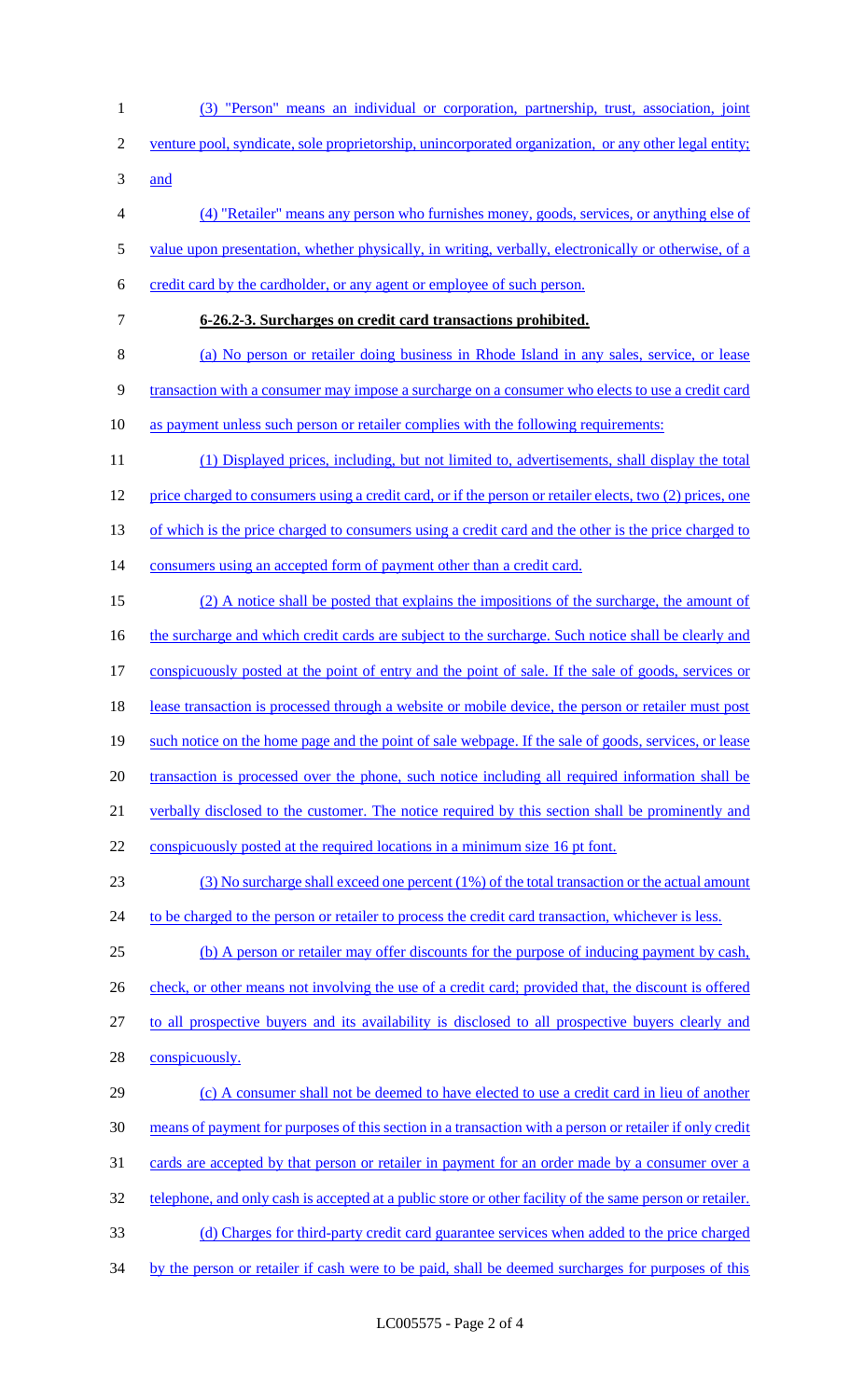- 1 section even if they are payable directly to the third party or are charged separately.
- 2 **6-26.2-4. Penalties.**  3 Any person or retailer who violates the provision of this chapter shall be guilty of a 4 misdemeanor punishable by a fine not to exceed five hundred dollars (\$500) or a term of 5 imprisonment up to one year, or both. Moreover, a violation of this section shall be deemed an
- 6 unfair or deceptive trade practice under chapter 13.1 of title 6.
- 7 **6-26.2-5. Exemptions.**
- 8 Nothing in this chapter shall prohibit any person or retailer from conditioning acceptance
- 9 of a credit card on a consumer's minimum purchase. Each person or retailer shall disclose any such
- 10 minimum purchase policy orally or in writing at the point of purchase. For the purposes of this
- 11 section "at the point of purchase" includes, but is not limited to, at or on a cash register, in an
- 12 advertisement or menu.
- 13 SECTION 2. This act shall take effect upon passage.

LC005575  $=$ 

========